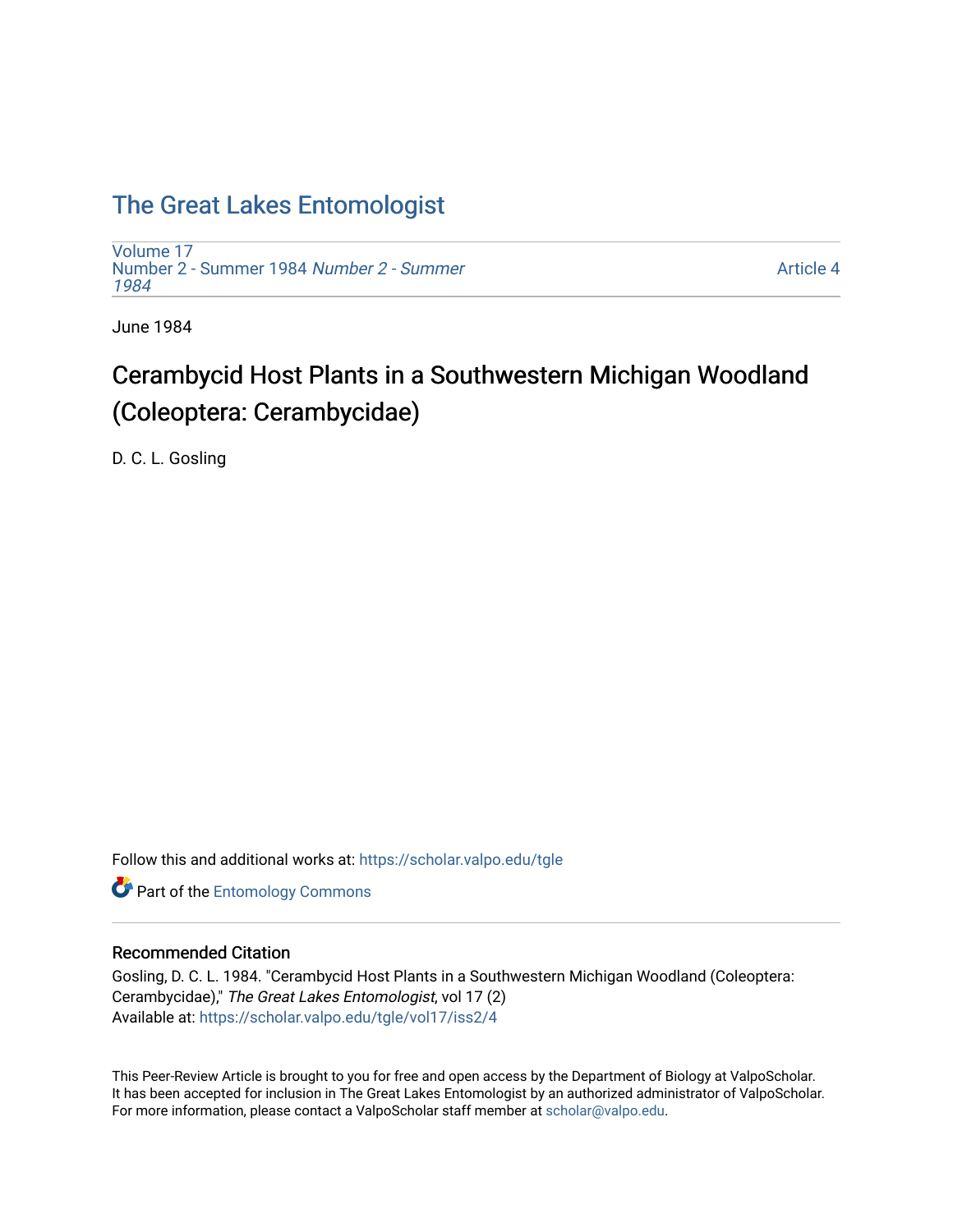# **CERAMBYCID HOST PLANTS IN A SOUTHWESTERN MICHIGAN WOODLAND (COLEOPTERA: CERAMBYCIDAE)**

D. C. L. Gosling<sup>1</sup>

# ABSTRACT

Host plant associations are listed for 61 species of Cerambycidae based on a six-year study in an 80-ha woodland in southwestern Michigan.

The cerambycid community in a southwestern Michigan woodland was studied from 1976 through 1981 as the first stage in a long-term investigation of the ecology of Michigan Cerambycidae. Through field collections and observations, and extensive rearing. host plant associations were established for 61 of the 119 species recorded from the study area. Probable hosts for another 45 species could be inferred from the literature but are not included here.

### STUDY AREA

The study area is an 80-ha site located at the west end of Tamarack Lake in St. Joseph County. selected as typical of woodland ecosystems in southwestern Michigan. About 50 ha are uplands formed by glacial kames and outwash, with well-drained, loamy sand soils. The remainder is nearly level, less than 1 m above lake elevation, and has poorly drained organic or sand soils. The uplands support a dry woods dominated by *Quercus lefutina. Quercus alba,* and *Carya glabra.* Some north slopes are dominated by *Quercus rubra* and *Acer rubrum.* The poorly drained wet woods are dominated by *Acer rubrum, Betula alleghaniensis, Fraxinus pennsylvanica, and Quercus bicolor, with some stands of Larix laricina.* Reforestation plantings of *Pinus* spp., now well mixed with hardwood regeneration. occupy about 8 ha of the uplands. All the stands are second-growths and reflect a variety of forms of prior disturbance as well as differences in subsequent regeneration time. About half the study area has been relatively undisturbed since 1928. (Detailed information on the site, with descriptions of the major stands and an annotated list of 120 species of woody plants found there, was presented by Gosling [1981a]).

## **METHODS**

Host plant associations were cstablished through one or more of three methods: I) Dead or dying branches of woody plants were sampled by beating. If a species of

<sup>&#</sup>x27;69063 Wallowa Road. White Pigeon, MI 49099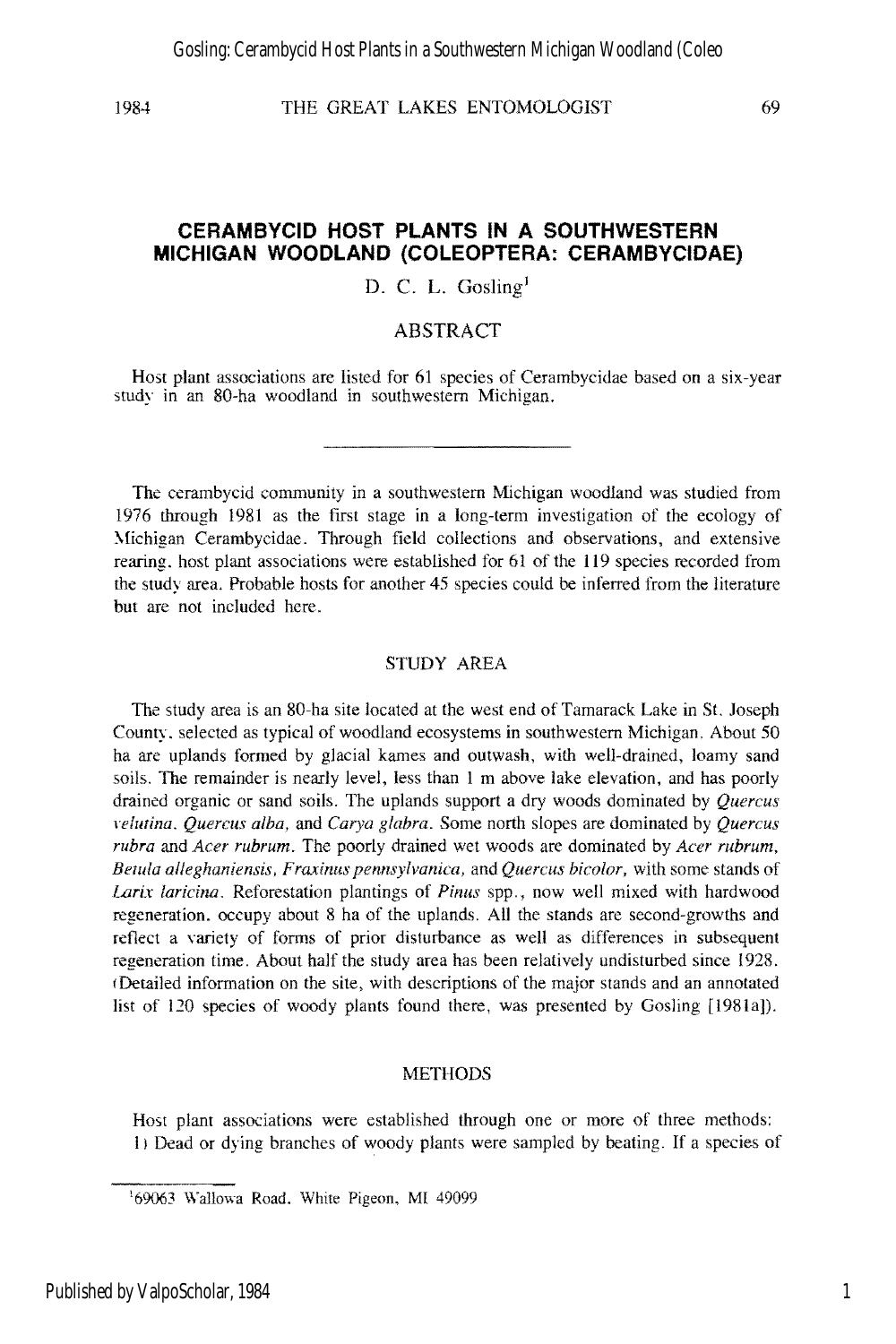cerambycid was collected more than twice from branches of a particular plant species, or was taken from a known preferred host, it was assumed to be breeding in that host plant.

2) Trees were cut in the spring and bolts removed and placed in the major stands throughout the study area. Most bolts were supported off the ground by wiring them against suitable trees. Where practical, bolts were frequently inspected, both by day and at night, and cerambycids that had been attracted to them were collected. Criteria used to establish host plant associations were similar to those described for dead branches.

3) At the end of the summer bolts were gathered and enclosed for rearing. Suitable host material was also collected from any trees that had been felled for other purposes, as well as windfalls and storm-damaged trees. Separate lots of host material were enclosed in 60-cm-square screen cages and maintained outdoors in a wooded area about 5 km away. The cages were inspected regularly through subsequent seasons and emerged adults removed. All host material was enclosed for at least two years following exposure to infestation, and some lots were caged through four seasons. Space limitations made it impractical to provide prolonged enclosure for all the material collected.

### RESULTS

Twenty-one species of potential host plants were used in the bolt sampling, and these plus five additional species were investigated through rearing. Of the 26 species involved, 21 were eventually associated with one or more species of Cerambycidae. Seventeen more host plant associations were established through field collections and observations. Table I lists all 38 cerambycid host plants from the study area and the species associated with them.

The host plant associations established for 61 species of Cerambycidae from the study area are shown in the following list. Also given are the normal adult activity period in this area and, where determined, the typical length of the life cycle for each species. When more than one host plant is listed, an \* following the plant name is used to designate those that seemed to be the preferred host or hosts for that cerambycid. In a few cases no marked host preference was apparent.

# CERAMBYCIDAE AND ASSOCIATED HOST PLANTS

- *Aegoschema modesta* (Gyllenhal). Reared from *Acer rubrum* branches. Taken from dead *Carpinus caroliniana.* Late June to late July. Life cycle requires two years.
- *Amniscus collaris* Haldeman. Beaten from dead branches of *Quercus velutina.* Mid-June through July.
- *Amniscus macula* (Say). Reared from *Toxicodendron radicans\*. TWa americana* \* , *Acer*  rubrum, Carpinus caroliniana, Carya glabra, Juglans cinerea, and Cornus florida. Beaten from dead branches of *Liriodendron tulipifera, Rhus g/abra, Toxicodendron vernix,* and *Quercus velutina.* Late May through mid-August. Life cycle requires one year.
- Amniscus sexguttata (Say). Reared from *Larix laricina*, *Pinus resinosa*, and *P. banksiana.* Mid-June to late August. Life cycle requires one year. Three specimens were reared from *Toxicodendron radicans.* Selection of this atypical host by a gymnospermophagous species may have resulted from the vine clinging to the bark of a recently cut *Larix faricina* that had attracted many adult beetles.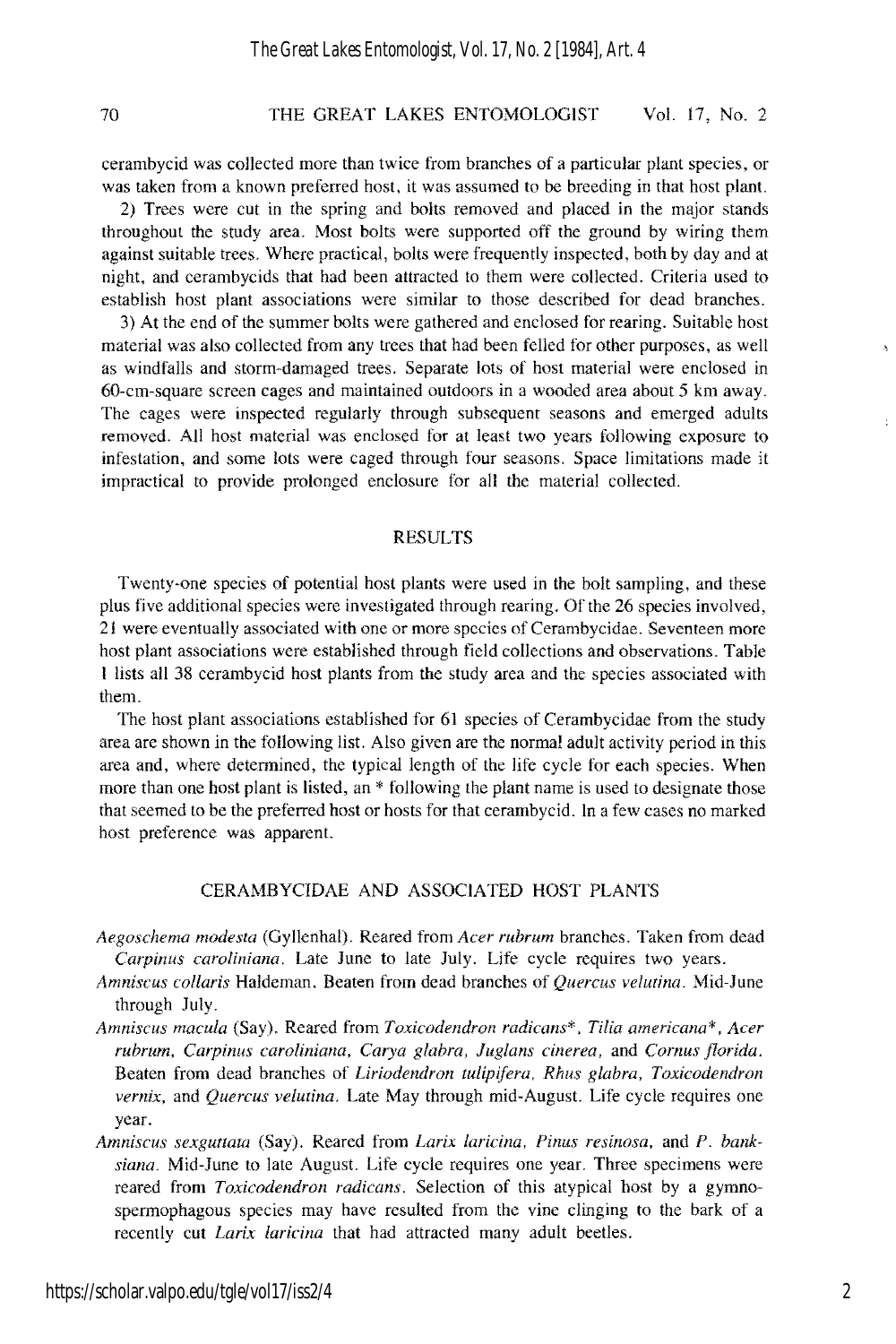- *Asemum striatum* (L). Reared from *Pinus resinosa\** and *Lari.x laricina.* June. Life cycle requires two years.
- *Astyleiopus variegatus* (Haldeman). Beaten from dead branches of *Rhus glabra.* Late June through mid-July.
- *Callidium frigidum* Casey. Reared from *Juniperus virginiana.* Late May through June. Life cycle requires two years.
- *Clytoleptus albofasciatus* (Castelnau and Gory). Reared from *Vitis riparia.* July through mid-August. Life cycle requires one year. Caged adults will infest old bolts.
- *Cyrtophorus verrucosus* (Olivier). Reared from *Carya glabra.* Late April to early July. Life cycle requires two years.
- *Desmocerus palliatus* (Forster). Beaten from living *Sambucus canadensis.* Mid-June.
- *Ecyrus dasycerus* (Say). Taken from dead *Carya glabra* and dead branches of *Quercus veIl/tina"', Celtis tenuifolia,* and *Ulmus americana.* Late June through July.
- *Elaphidion mucronatum* (Say). Reared from branches of *Acer rubrum.* Early July. Life cycle requires three years.
- *Elaphidionoides parallelus* (Newman). Reared from pruned twigs of *Quercus velutina\*, Q. rubra\*, Q. alba,* and *Carya glabra.* Late May to early July. Life cycle requires two years and adults are usually present only in odd-numbered years (Gosling 1978).
- *Elaphidionoides villosus* (Fabricius). Reared from bolts of *Car)'a glabra\*,* and branches of *Tilia americana"', Cercis canadensis"', Acer rubrum,* and *Toxicodendron radicans.*  Beaten from dead branches of *Quercus velutina* and *Carpinus carotiniana.* Mid-June through July. Life cycle requires two years and adults are usually present only in odd-numbered years (Gosling 1978). All host material was 2 cm in diameter or larger. This species has been commonly but incorrectly known as the oak twig pruner through confusion with a sibling species, *E. parallelus* (Gosling 198Ib).
- *Euderces picipes picipes* (Fabricius). Reared from *Cercis canadensis\*, Acer rubrum.* and *Carya glabra.* Beaten from dead branches of *Cornus florida* and *Quercus velutina.*  Mid-June to late July. Life cycle requires two years.
- *Eupogonills subarmatus* (LeConte). Reared from *Tilia americana.* Mid-June to early August. Life cycle requires two years.
- *Eupogonius tomentosus* (Haldeman). Reared from *Pinus banksiana* branches. Beaten from dead branches of *P. resinosa.* Late June to early August. Life cycle requires two years.
- *Eupogonius vestitus* (Say). Reared from *Cornus florida\*, Acer rubrum, and Tox-*July. Life cycle requires two years. vernix, and Cornus racemosa, and stump sprouts of Tilia americana. Mid-June through *icodendron radicans.*  Beaten from dead branches of *Rhus glabra, Toxicodendron*
- Gaurotes cyanipennis (Say). Beaten from dead branches of *Cornus florida* and Rhus glabra. May to mid-July.
- *Grammoptera exigua* (Newman). Reared from *Tilia americana* branches. Late May through June. Life cycle requires one year.
- *Graphisums despectlls* [LeConte!. Reared from *Carya glabra.* Mid-June to mid-July. Life cycle requires one year.
- *Graphisurus fasciatus* (DeGeer). Reared from *Quercus velutina\*, Carya glabra, Carpinus caroliniana,*  and *Toxicodendron radicans.*  Beaten from dead branches of *Acer rubrum.* Early June through July. Life cycle requires one year. Previously published report (Gosling and Gosling 1977) of rearing this species from *Pinus strobus* was in error.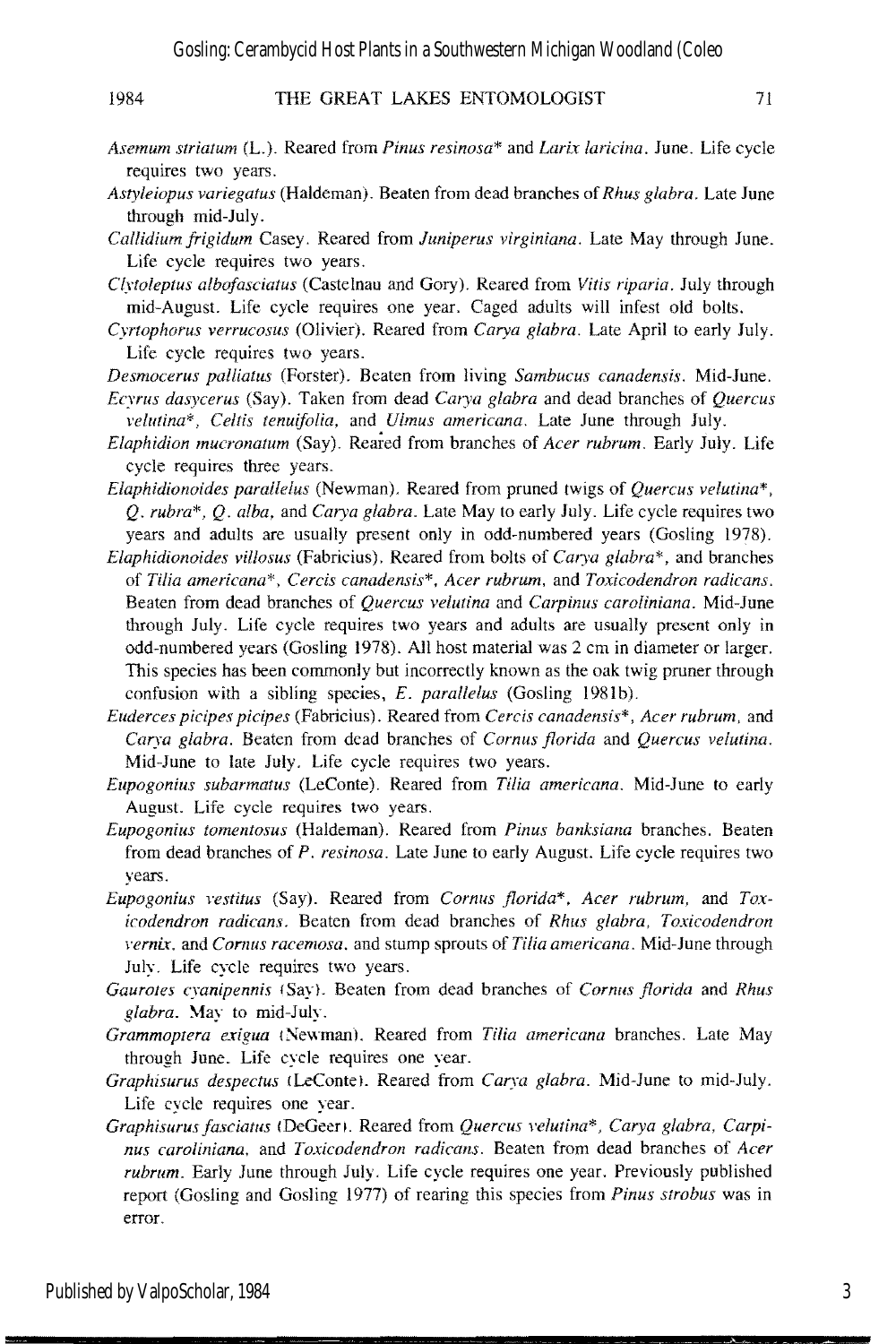- *Heterachthes quadrimacuiatus* Haldeman. Reared from *Carya giabra\*.* Taken from dead *Quercus velutina* and *Carpinus caroiiniana.* Mid-June to early August. Life cycle requires two years. Previously published observations (Gosling 1981a) of a one-year life cycle were atypical. Caged adults will infest old bolts.
- *Hetoemis cinerea* (Olivier). Reared from *Carya giabra.* Adults feed on foliage of *Morus alba.* Mid-June to early August. Life cycle requires one year.
- *Hyperpiatys aspers'a* (Say). Beaten from dead branches of *Rhus glabra.* Early June through luly.
- *Hyperplatys maculata* Haldeman. Reared from *Tilia americana\*, Carpinus caroliniana\**, and *Cornus florida.* Beaten from dead branches of *Liriodendron tulipifera* and *Rhus giabra.* Late lune to early September. Life cycle requires one year.
- *Leptostylus transversus transversus* (Gyllenhall). Reared from *Toxicodendron radicans\*, Tilia americana, and Acer rubrum.* Taken from dead *Carya glabra. Quercus velutina*, *Rhus giabra.* and *Carpinus caroliniana.* Early June to mid-August. Life cycle requires one year.
- Lepturges confluens (Haldeman). Reared from *Carya glabra*. Beaten from dead branches of *Cornus florida.* Mid-June through July. Life cycle requires one year.
- Lepturges symmetricus (Haldeman). Reared from branches of *Tilia americana*. Late June through July. Life cycle requires two years.
- *Megacyllene caryae* (Gahan). Reared from *Carya giabra\** and *Cercis canadensis.* Early May through July. Life cycle requires one year.
- *Molorchus bimaculatus bimaculatus Say. Reared from <i>Acer rubrum<sup>\*</sup>, Carya glabra, and Vitis riparia.* May to mid-June. Life cycle requires two years.
- *Monochamus carolinensis* (Olivier). Reared from *Pinus resinosa\*.* Taken from dead *Pinus strobus* and *P. banksiana.* Late June to mid-August. Life cycle requires one year.
- *Monochamus scutellatus scutellatus* (Say). Reared from *Pinus resinosa, P. banksiana,*  and *Larix iaricina.* Taken from dead *P. strobus.* June to early July. Life cycle requires one year.
- *Neociytus acuminatus acuminatus* (Fabricius). Reared from *Cercis canadensis\*, Carya*  glabra\*, Tilia americana\*, Vitis riparia\*, Acer rubrum, Carpinus caroliniana, and *Toxicodendron radicans.* Beaten from dead *Sambucus canadensis.* Late May through August. Life cycle varies from one to two years.
- *Neociytus muricatuius muricatulus* (Kirby). Reared from *Larix laricina.* luly. Life cycle requires two years.
- *Oberea bimacuiata* (Olivier). Characteristic girdling was common on cultivated *Rubus idaeus.* Mid-June to late July.
- *Oberea ocellata* (Haldeman). Beaten from living *Rhus giabra\*', R. typhina,* and *Toxicodendron vernix.* Characteristic girdling was observed on these host species and also on *R. copallina.* Late lune through July.
- *Obrium rufulum* Gahan. Taken from dead *Fraxinus pellnsylvanica.* luly.

*Oplosia nubila* (LeConte). Beaten from dead branches of *Tilia americana.* Early luly. *Parandra brunnea brunnea* (Fabricius). Reared from *Quercus velutina.* July.

- *Phymatodes amoenus* (Say). Reared from *Vitis riparia.* Late May to mid-lune. Life cycle requires one year.
- *Phymatodes testaceus* (L.). Reared from *Carya glabra.* June. Life cycle requires two years.

4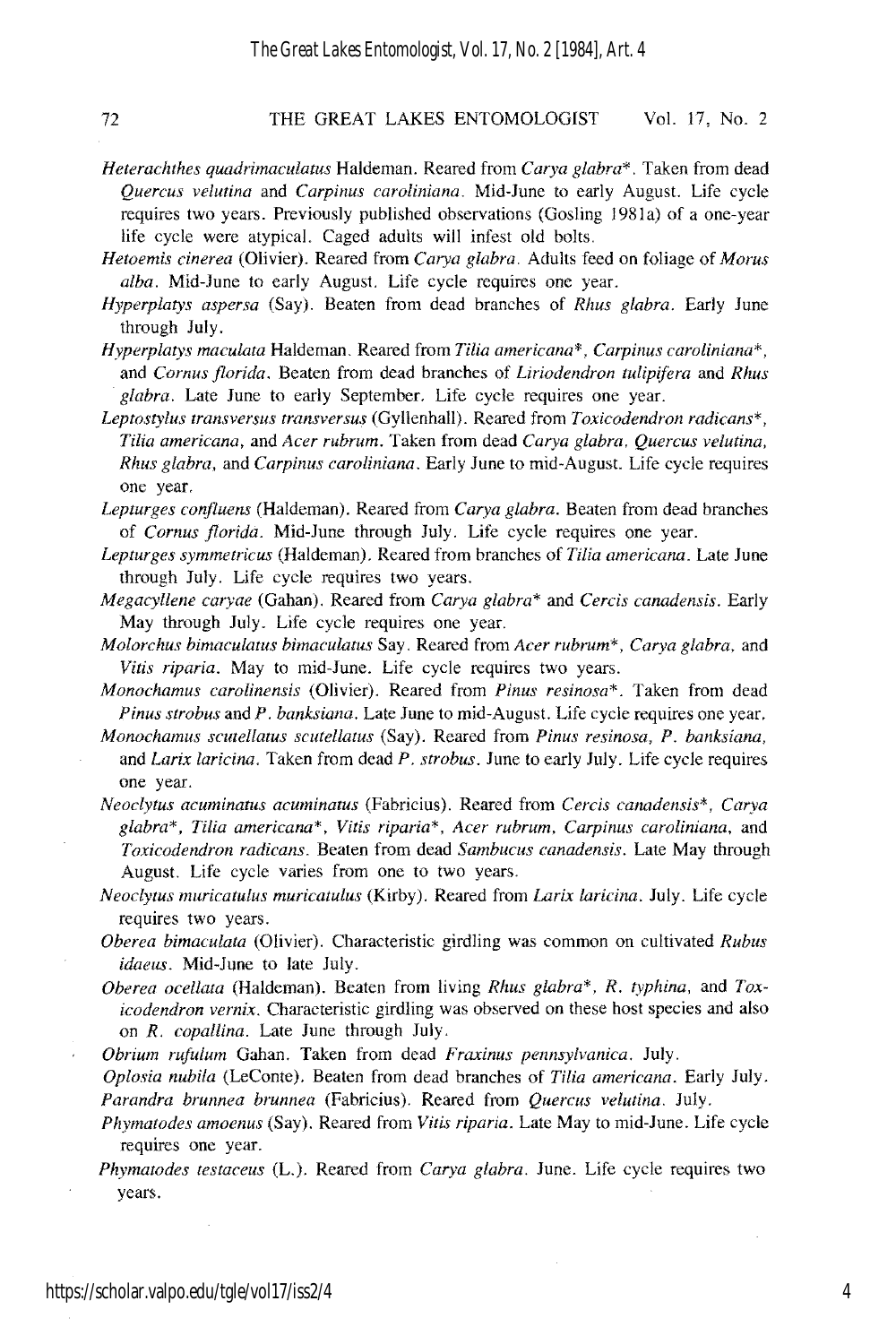# 1984 THE GREAT LAKES ENTOMOLOGIST 73

- 
- *Pogonocherus mixtus* Haldeman. Reared from *Larix laricina\** and *Pinus resinosa*. Mid-June through July. Life cycle requires two years.
- *Psenocerus supernotatus* (Say). Reared from *Parthenocissus quinquejolia\** and *Toxicodendron radicans.* Beaten from dead branches of *Cornus florida\*, Rhus glabra\*, R. typhina\*. CaT)'a glabra. Catalpa speciosa. Lindera benzoin, Morus alba.* and *Quercus velutina.* Late May to mid-July. Life cycle requires one year.
- *Rhopalophora longipes longipes* (Say). Reared from *Cercis canadensis* branches. Mid-June to early July. Life cycle requires two years.
- *Saperda discoidea* Fabricius. Reared from *Carya glabra.* Mid-June through July. Life cycle requires two years.
- *Saperda lateralis* Fabricius. Reared from *Carpinus caroliniana* and *Carya glabra.* Late May through July.
- *Saperda puncticollis* Say. Reared from *Parthenodssus quinquejolia.* June. Life cycle requires one year.
- *Saperda vestita* Say. Reared from *Tilia americana.* Early June to early August. Life cycle requires one year.
- *Sarosesthes julminans* (Fabricius). Reared from *Quercus velutina.* Late May through June. Life cycle varies from one to two years.
- *Stenosphenus notatus* (Olivier). Reared from *Carya glabra.* May. Life cycle requires two years. Caged adults will infest old bolts.
- *Sternidius alpha misellus* (LeConte). Reared from *Acer rubrum\** branches. Beaten from dead branches of *Rhus glabra\*, R. typhina, Quercus velutina,* and *Ulmus americana.*  Mid-June to mid-August. Life cycle requires one year.
- *Strangalepta pubera* (Say). Reared from *Acer rubrum* branches. Late May to early July. Life cycle requires one year.
- *Tetraopes jemoratus* LeConte. Taken from living *Asclepias syriaca.* July.
- *Tetraopes quinquemaculatus* Haldeman. Taken from living *Asclepias tuberosa\** and *A. syriaca.* Late June through July.
- *Tetraopes tetrophthalmus* (Forster). Taken from living *Asclepias syriaca.* July.
- *Urgleptes facetus* (Say). Beaten from dead branches of *Acer rubrum, Cornus florida*, *Lindera benzoin.* and *Rhus glabra.* Late June through July.
- *Urgleptes querd* (Fitch). Reared from *Acer rubrum\*, Carya glabra, Cercis canadensis, Tilia americana, and Liriodendron tulipifera.* Beaten from dead branches of *Carpinus carolinian a* , *Comus alternifolia,* C. *florida, Fraxinus pennsylvanica, Lindera benzoin, '\lorus alba, Prunus serotina. Quercus velutina. Rhus glabra, R. typhina, Tox*icodendron vernix, Ulmus americana, Vaccinium corymbosum, and Viburnum acerifolium. Mid-June through July. Life cycle requires two years.
- $U$ rgleptes signatus (LeConte). Taken from dead *Carpinus caroliniana, Cornus florida*, and *Quercus velutina*; beaten from dead branches of *Carva glabra, Acer rubrum*, and *Comus alternifolia.* and from stump sprouts of *Tilia americana.* Late June through early August.
- *Xylotrechlls colonus* IFabricius). Reared from *CaT)'a glabra\** and *Carpinus caroliniana.*  Taken from dead *Quercus velutina*. Early June through August. Life cycle varies from one to two years. Caged adults will infest old holts.
- *Xylotrechlls undulatus* (Sayl. Reared from *Larix laridna.* Late June to early July. Life cycle varies from one to two years.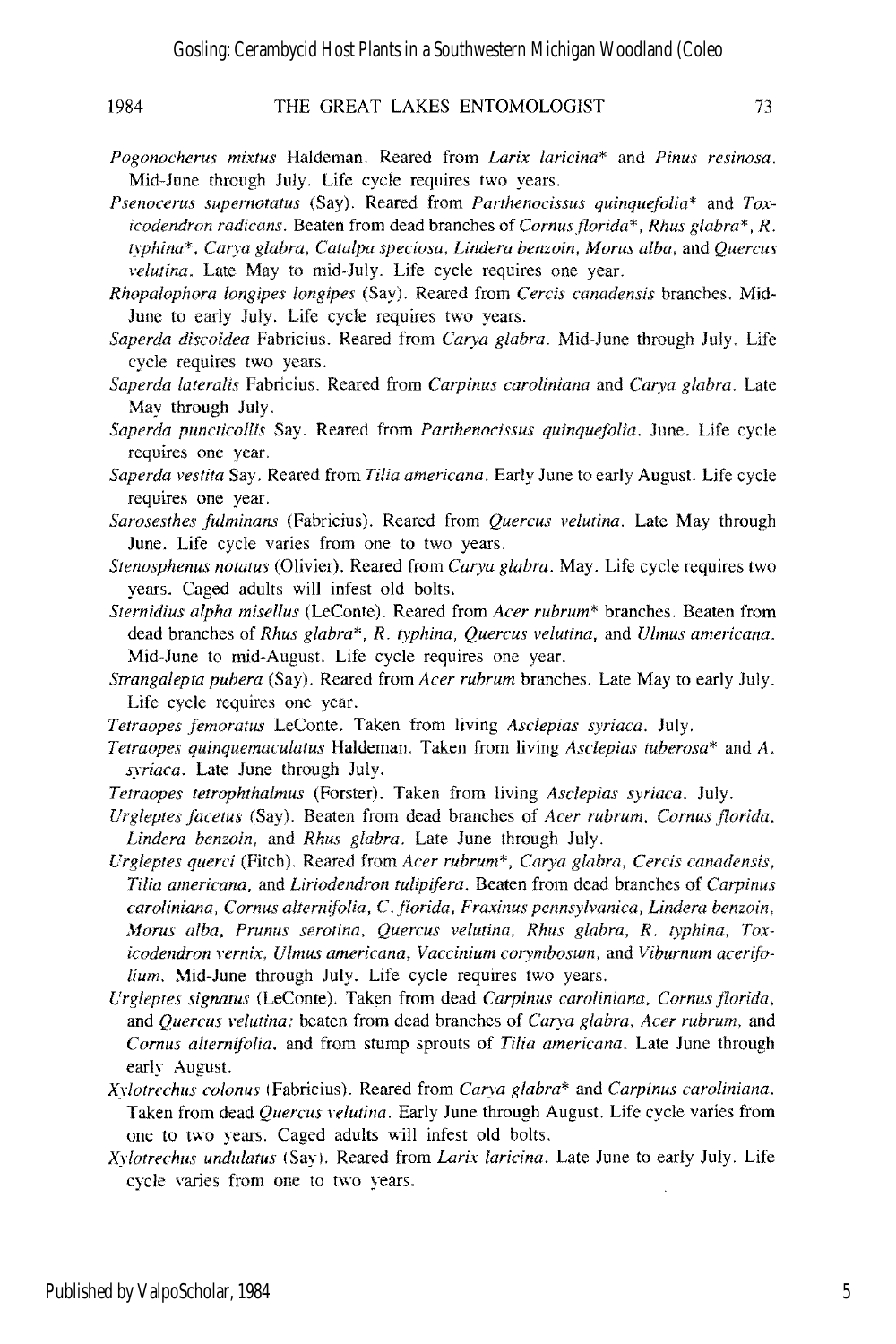Table 1. Host plants from the study area and cerambycid species associated with them. An \* preceding a cerambycid species indicates the associated plant is a preferred host or the only one recorded for that species.

| Host plant                                                                                                         |                                                                                                                                 |  |  |
|--------------------------------------------------------------------------------------------------------------------|---------------------------------------------------------------------------------------------------------------------------------|--|--|
| Cerambycid                                                                                                         | Cerambycid                                                                                                                      |  |  |
| Acer rubrum L.                                                                                                     |                                                                                                                                 |  |  |
| Aegoschema modesta<br>Amniscus macula<br>*Elaphidion mucronatum<br>Elaphidionoides villosus<br>Euderces p. picipes | *Molorchus b. bimaculatus<br>Neoclytus a. acuminatus<br>*Sternidius alpha misellus<br>*Strangalepta pubera<br>Urgleptes facetus |  |  |
| Eupogonius vestitus<br>Graphisurus fasciatus<br>Leptostylus t. transversus                                         | *U. querci<br>U. signatus                                                                                                       |  |  |
| Asclepias syriaca L.                                                                                               |                                                                                                                                 |  |  |
| <i>*Tetraopes femoratus</i><br>T. quinquemaculatus                                                                 | $*T$ . tetrophthalmus                                                                                                           |  |  |
| Asclepias tuberosa L.<br>*Tetraopes quinquemaculatus                                                               |                                                                                                                                 |  |  |
|                                                                                                                    |                                                                                                                                 |  |  |
| Carpinus caroliniana Walter                                                                                        |                                                                                                                                 |  |  |
| Aegoschema modesta<br>Amniscus macula                                                                              | Leptostylus t. transversus<br>Neoclytus a. acuminatus                                                                           |  |  |
| Elaphidionoides villosus                                                                                           | Saperda lateralis                                                                                                               |  |  |
| Graphisurus fasciatus                                                                                              | Urgleptes querci                                                                                                                |  |  |
| Heterachthes quadrimaculatus                                                                                       | U. signatus                                                                                                                     |  |  |
| *Hyperplatys maculata                                                                                              | Xylotrechus colonus                                                                                                             |  |  |
| Carya glabra (Miller) Sweet                                                                                        |                                                                                                                                 |  |  |
| Amniscus macula                                                                                                    | *Megacyllene caryae                                                                                                             |  |  |
| *Cyrtophorus verrucosus                                                                                            | Molorchus b. bimaculatus                                                                                                        |  |  |
| Ecyrus dasycerus                                                                                                   | *Neoclytus a. acuminatus                                                                                                        |  |  |
| Elaphidionoides parallelus                                                                                         | *Phymatodes testaceus                                                                                                           |  |  |
| <i>*E. villosus</i>                                                                                                | Psenocerus supernotatus                                                                                                         |  |  |
| Euderces p. picipes                                                                                                | *Saperda discoidea                                                                                                              |  |  |
| *Graphisurus despectus                                                                                             | S. lateralis                                                                                                                    |  |  |
| G. fasciatus                                                                                                       | *Stenosphenus notatus                                                                                                           |  |  |
| *Heterachthes quadrimaculatus                                                                                      | Urgleptes querci                                                                                                                |  |  |
| *Hetoemis cinerea                                                                                                  | $U$ . signatus                                                                                                                  |  |  |
| Leptostylus t. transversus                                                                                         | *Xylotrechus colonus                                                                                                            |  |  |
| Lepturges confluens                                                                                                |                                                                                                                                 |  |  |
| Catalpa speciosa Warder<br>Psenocerus supernotatus                                                                 |                                                                                                                                 |  |  |
|                                                                                                                    |                                                                                                                                 |  |  |
| <i>Celtis tenuifolia</i> Nuttall<br>Ecyrus dasycerus                                                               |                                                                                                                                 |  |  |
| Cercis canadensis L.                                                                                               |                                                                                                                                 |  |  |
| *Elaphidionoides villosus                                                                                          | *Neoclytus a. acuminatus                                                                                                        |  |  |
| *Euderces p. picipes                                                                                               | *Rhopalophora 1. longipes                                                                                                       |  |  |
| Megacyllene caryae                                                                                                 | Urgleptes querci                                                                                                                |  |  |
|                                                                                                                    |                                                                                                                                 |  |  |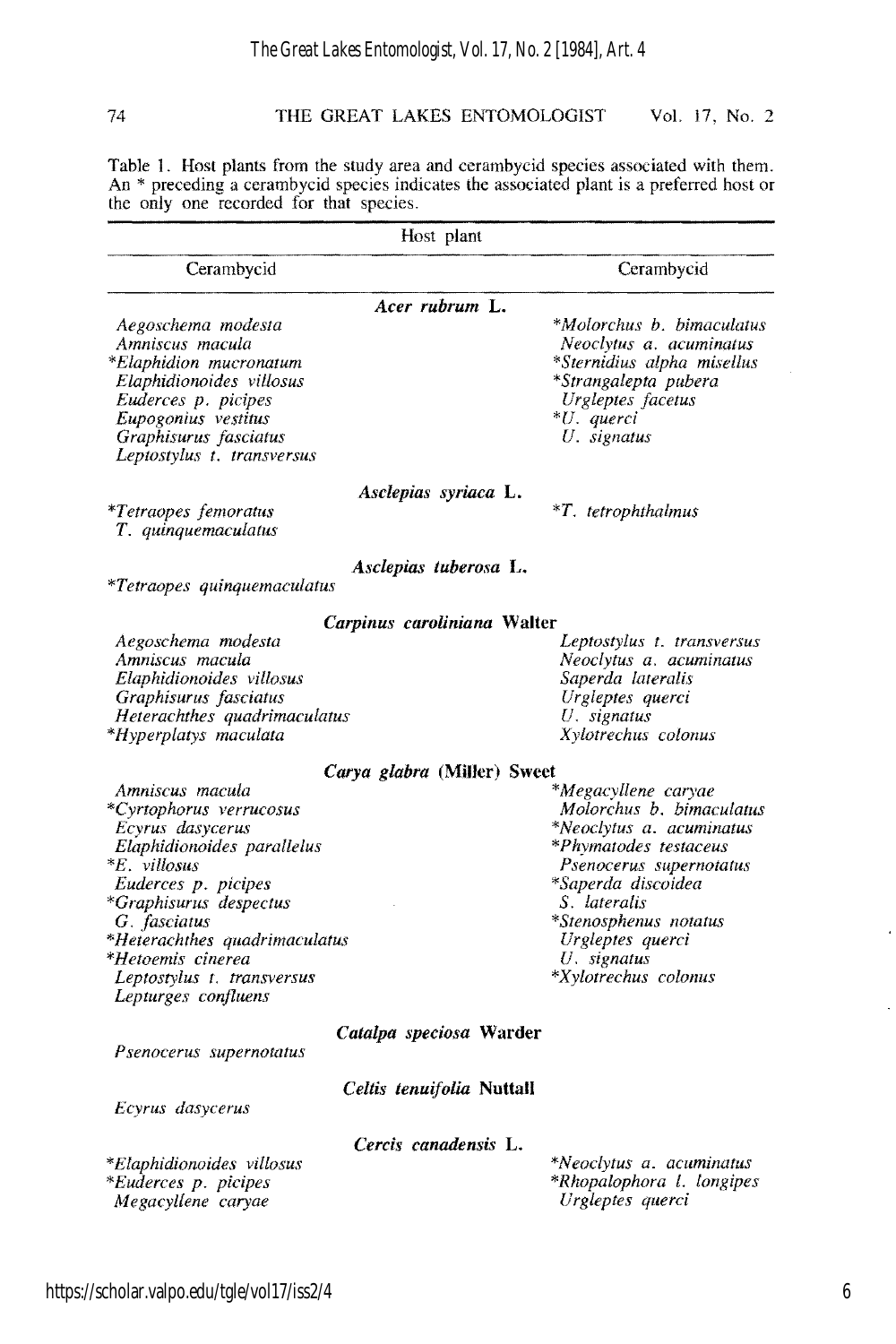l,

1984 THE GREAT LAKES ENTOMOLOGIST 75

|                                                  | Host plant               |
|--------------------------------------------------|--------------------------|
|                                                  |                          |
| Cerambycid                                       | Cerambycid               |
| Cornus alternifolia L.f.                         |                          |
| Urgleptes querci                                 | U. signatus              |
| Cornus florida L.                                |                          |
| Amniscus macula                                  | Lepturges confluens      |
| Euderces p. picipes                              | *Psenocerus supernotatus |
| *Eupogonius vestitus                             | Urgleptes facetus        |
| Gaurotes cyanipennis                             | U. querci                |
| Hyperplatys maculata                             | U. signatus              |
| Cornus racemosa Lamarck                          |                          |
| Eupogonius vestitus                              |                          |
| Fraxinus pennsylvanica Marshall                  |                          |
| *Obrium rufulum                                  | Urgleptes querci         |
| Juglans cinerea L.                               |                          |
| Amniscus macula                                  |                          |
| Juniperus virginiana L.                          |                          |
| *Callidium frigidum                              |                          |
| Larix laricina (Du Roi) K. Koch                  |                          |
| Amniscus sexguttata                              | Pogonocherus mixtus      |
| Monochamus s. scutellatus                        | Xylotrechus undulatus    |
| *Neoclytus m. muricatulus                        |                          |
| Lindera benzoin (L.) Blume                       |                          |
| Psenocerus supernotatus                          | U. querci                |
| Urgleptes facetus                                |                          |
| Liriodendron tulipifera L.                       |                          |
| Amniscus macula                                  | Urgleptes querci         |
| Hyperplatys maculata                             |                          |
| Morus alba L.                                    |                          |
| *Hetoemis cinerea                                | Urgleptes querci         |
| Psenocerus supernotatus                          |                          |
| <i>Parthenocissus quinquefolia (L.)</i> Planchon |                          |
| *Psenocerus supernotatus                         | *Saperda puncticollis    |
| Pinus banksiana Lambert                          |                          |
| Amniscus sexguttata                              | Monochamus carolinensis  |
| <i>Eupogonius tomentusus</i>                     | M. s. scutellatus        |
| Pinus resinosa Aiton                             |                          |
| Amniscus sexguttata                              | *Monochamus carolinensis |
| *Asemum striatum                                 | M. s. scutellatus        |
| Eupogonius tomentosus                            | Pogonocherus mixtus      |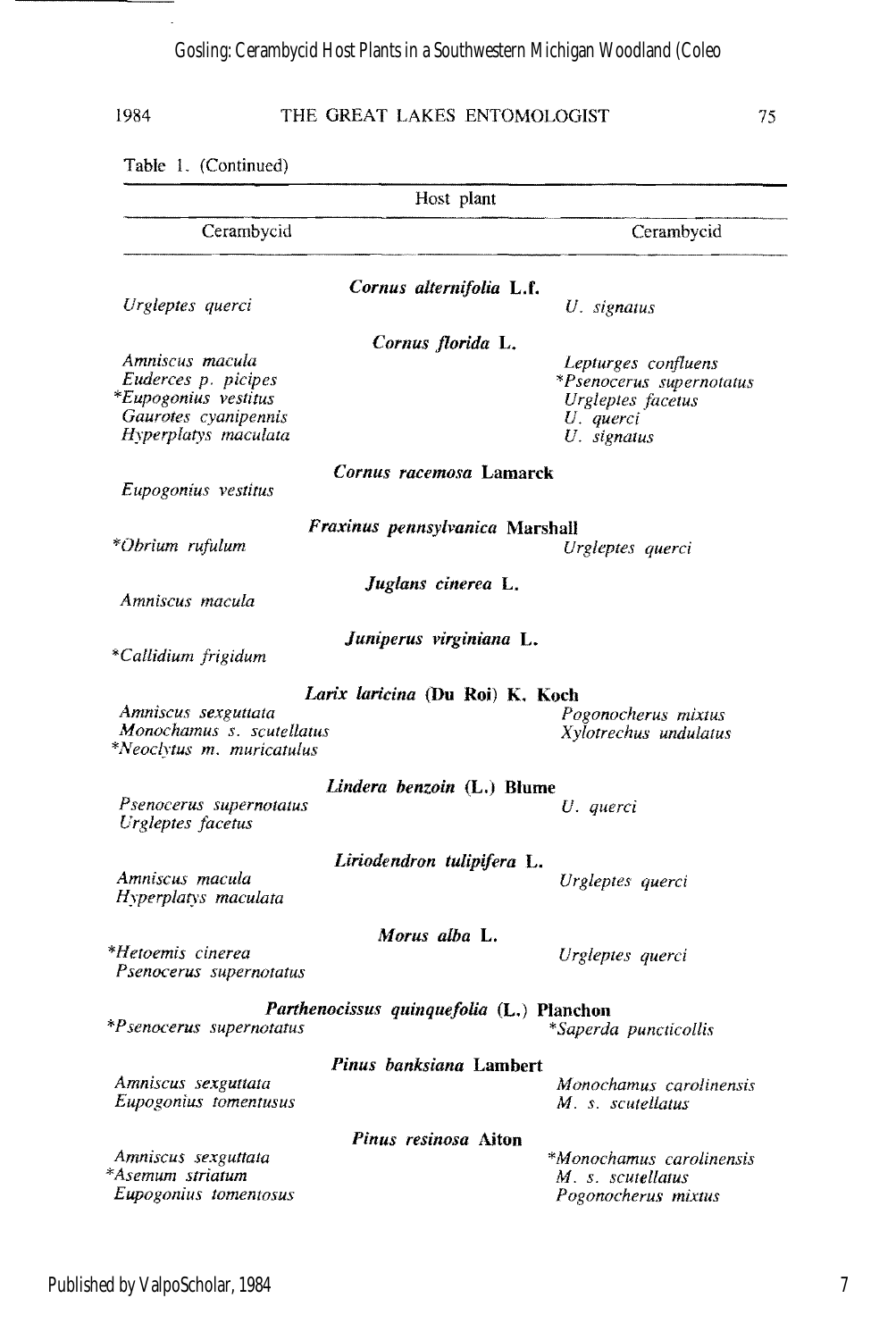Table I. (Continued)

| Host plant                                                                                                                                                                                 |                                |                                                                                                                                                                                                |
|--------------------------------------------------------------------------------------------------------------------------------------------------------------------------------------------|--------------------------------|------------------------------------------------------------------------------------------------------------------------------------------------------------------------------------------------|
| Cerambycid                                                                                                                                                                                 |                                | Cerambycid                                                                                                                                                                                     |
| Monochamus carolinensis                                                                                                                                                                    | Pinus strobus L.               | M. s. scutellatus                                                                                                                                                                              |
| Urgleptes querci                                                                                                                                                                           | <i>Prunus serotina</i> Ehrhart |                                                                                                                                                                                                |
| Elaphidionoides parallelus                                                                                                                                                                 | Quercus alba L.                |                                                                                                                                                                                                |
| Elaphidionoides parallelus                                                                                                                                                                 | Quercus rubra L.               |                                                                                                                                                                                                |
| *Amniscus collaris<br>A. macula<br><i>*Ecyrus dasycerus</i><br>*Elaphidionoides parallelus<br>E. villosus<br>Euderces p. picipes<br>*Graphisurus fasciatus<br>Heterachthes quadrimaculatus | Quercus velutina Lamarck       | Leptostylus t. transversus<br>*Parandra b. brunnea<br>Psenocerus supernotatus<br>*Sarosesthes fulminans<br>Sternidius alpha misellus<br>Urgleptes querci<br>U. signatus<br>Xylotrechus colonus |
| Oberea ocellata                                                                                                                                                                            | Rhus copallina L.              |                                                                                                                                                                                                |
| Amniscus macula<br>*Astyleiopus variegatus<br>Eupogonius vestitus<br>Gaurotes cyanipennis<br>*Hyperplatys aspersa<br>$H$ . maculata                                                        | Rhus glabra L.                 | Leptostylus t. transversus<br>*Oberea ocellata<br>*Psenocerus supernotatus<br>*Sternidius alpha misellus<br>Urgleptes facetus<br>U. querci                                                     |
| Oberea ocellata<br>Psenocerus supernotatus                                                                                                                                                 | Rhus typhina L.                | Sternidius alpha misellus<br>Urgleptes querci                                                                                                                                                  |
| *Oberea bimaculata                                                                                                                                                                         | Rubus idaeus L.                |                                                                                                                                                                                                |
| *Desmocerus palliatus                                                                                                                                                                      | Sambucus canadensis L.         | Neoclytus a. acuminatus                                                                                                                                                                        |
| *Amniscus macula<br>*Elaphidionoides villosus<br>*Eupogonius subarmatus<br>$E.$ vestitus<br>*Grammoptera exigua<br>*Hyperplatys maculata<br>Leptostylus t. transversus                     | Tilia americana L.             | *Lepturges symmetricus<br>*Neoclytus a. americana<br>*Oplosia nubila<br>*Saperda vestita<br>Urgleptes querci<br>U. signatus                                                                    |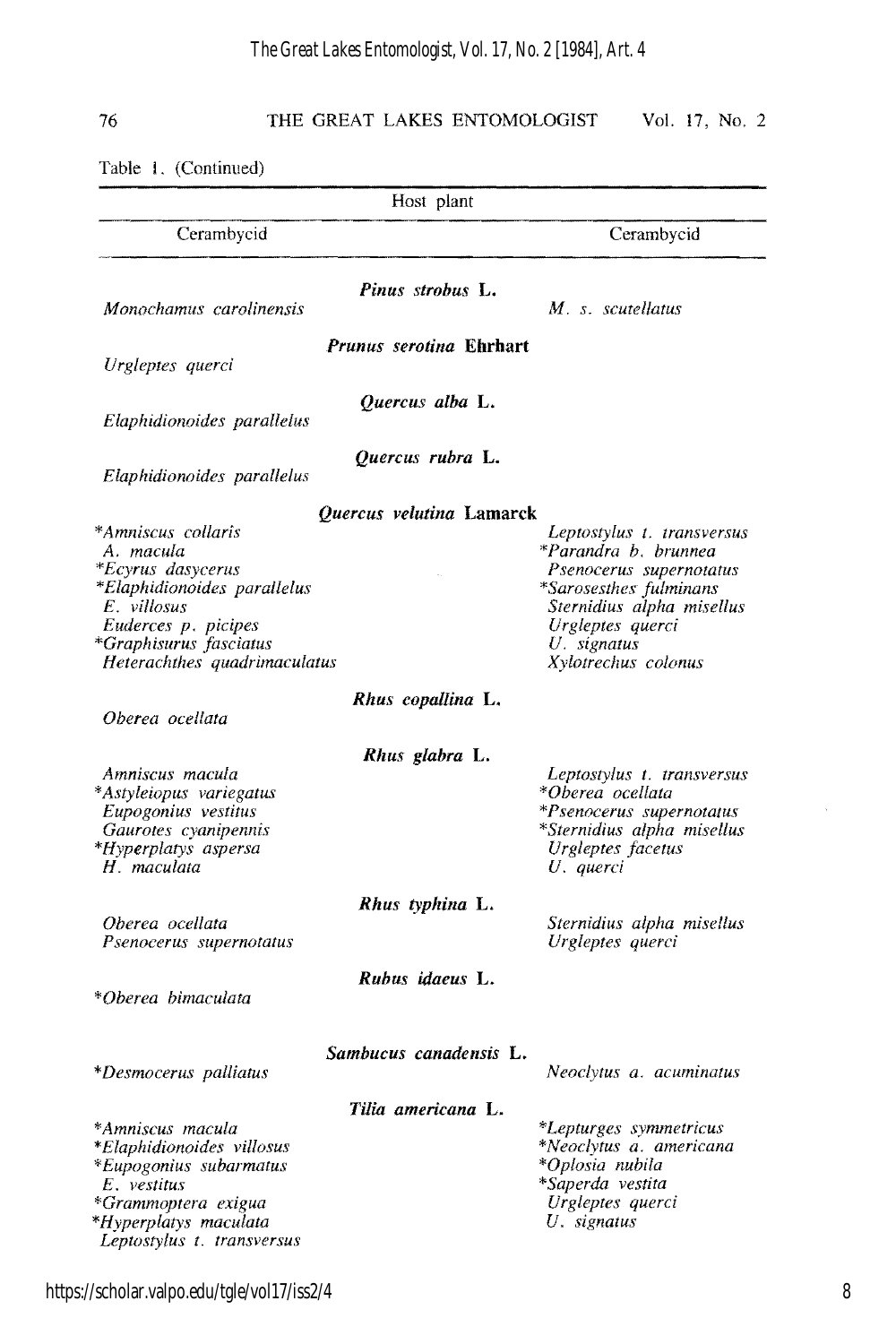### 1984 THE GREAT LAKES ENTOMOLOGIST 77

| Host plant                                                                           |                                                                                                            |  |  |
|--------------------------------------------------------------------------------------|------------------------------------------------------------------------------------------------------------|--|--|
| Cerambycid                                                                           | Cerambycid                                                                                                 |  |  |
|                                                                                      | <i>Toxicodendron radicans</i> (L.) Kuntze                                                                  |  |  |
| *Amniscus macula<br>A. sexguttata<br>Elaphidionoides villosus<br>Eupogonius vestitus | Graphisurus fasciatus<br>*Leptostylus t. transversus<br>Neoclytus a. acuminatus<br>Psenocerus supernotatus |  |  |
| Amniscus macula<br>Eupogonius vestitus                                               | Toxicodendron vernix (L.) Kuntze<br>Oberea ocellata<br>Urgleptes querci                                    |  |  |
| Ecyrus dasycerus<br>Sternidius alpha misellus                                        | Ulmus americana L.<br>Urgleptes querci                                                                     |  |  |
| Urgleptes querci                                                                     | Vaccinium corymbosum L.                                                                                    |  |  |
| Urgleptes querci                                                                     | Viburnum acerifolium L.                                                                                    |  |  |
| *Clytoleptus albofasciatus<br>Molorchus b. bimaculatus                               | <i>Vitis riparia</i> Michaux<br>*Neoclytus a. acuminatus<br>*Phymatodes amoenus                            |  |  |

## ACKNOWLEDGMENTS

I would like to thank Dr. 10hn A. Witter, School of Natural Resources, The University of Michigan, and Dr. Irving 1. Cantrall, Museum of Zoology, The University of Michigan, for their helpful criticism and creative suggestions throughout this study. I also greatly appreciate the assistance given by Nancy Wells-Gosling and Phillip A. Rohrer in many phases of the investigation. Permission to use the woodland at Tamarack Lake was generously granted by Dr. Eleanor M. Gillespie, Dr. 10hn 1. Petruska, and Gilbert R. LeRoque, to whom I am most grateful.

## LITERATURE CITED

- Gosling, D. C. L. 1978. Observations of the biology of the oak twig pruner, *Elaphi*dionoides parallelus, (Coleoptera: Cerambycidae) in Michigan. Great Lakes Entomol. 11:1-10.
- Ph.D. dissert. Univ. Michigan, Ann Arbor. I981a. Ecology of the Cerambycidae in a southwestern Michigan woodland.
- ----. 1981b. Correct identity of the oak twig pruner (Coleoptera: Cerambycidae). Great Lakes Entomo!. 14: 179-180.